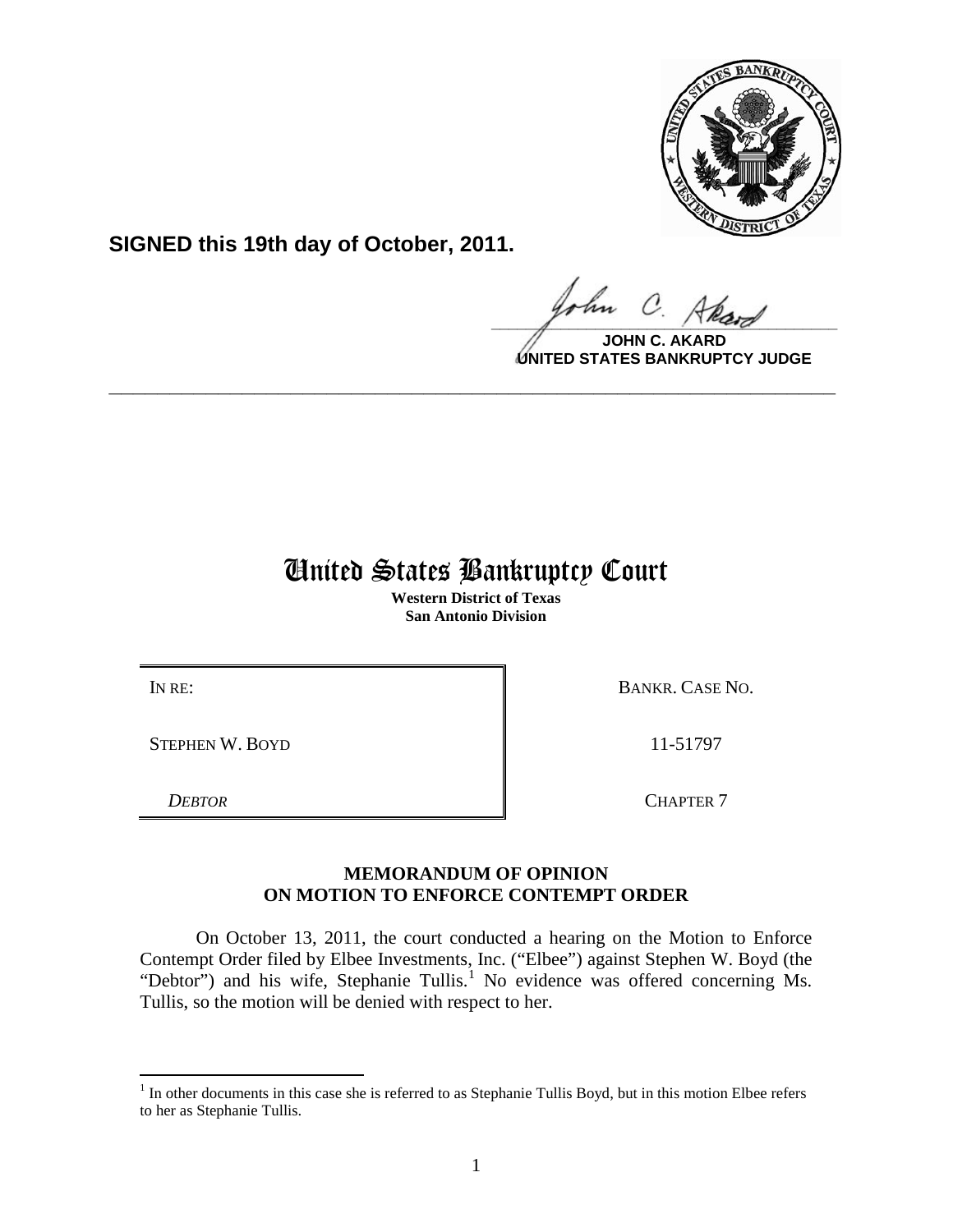Background: The Debtor is an attorney. Documents in the file reflect that he was sued by Elbee and other parties in the probate court of Bexar County Texas. The suit alleged that he stole large sums of money from elderly people by the use of various trusts, corporations, and bank accounts. On May 24, 2011, while trial of that suit was in progress, the Debtor filed this Bankruptcy case, effectively stopping the state court suit because of the automatic stay of Section 362 of the Bankruptcy Code.

Elbee felt that the Debtor was hiding assets and not being forthcoming in disclosing his assets and business affairs.<sup>[2](#page-1-0)</sup> Elbee filed a Motion to Compel Inspection of Property, Production of Documents and Compliance with Subpoenas Served on Stephen W. Boyd and his wife, Stephanie Tullis Boyd [Docket No. 26]. Following a hearing, Judge Leif Clark issued an order entered on August 9, 2011 [Docket No. 39]. Basically, the order covered three things:

- It ordered the Debtor and his wife (1) to allow Elbee's agents to inspect the property at 2 Belcourt Place, San Antonio, Texas (the "Belcourt Property") and (2) to furnish information and documents relating to the Belcourt Property to Elbee. At the October 13, 2011 hearing the attorney for Elbee advised the court that the stay had been relieved as to the Belcourt Property, that the state court had awarded the property to Elbee, that the Debtor and his wife had vacated the property, that Elbee had take possession of the property, and that the state court judgment had become final.
- The Debtor and his wife were ordered to appear for their depositions to be taken on August 15, 2011.
- The Debtor was ordered to turn over to Elbee at 10:00 a.m. on August 11, 2011 the following:
	- o "All bank statements, online statements, cancelled checks, deposit slips, and check registers for any time period since June 30, 2009, relating to: (a) all IOLTA accounts of the Law office of Stephen W. Boyd & Associates, PLLC and/or Stephen W. Boyd, or from which Stephen W. Boyd had the right to withdraw funds; (b) the account with an account number ending in 7850, which Debtor's counsel represented was a JP Morgan Chase account; and (c) the 'MMA' or 'money market' account with an account number ending in 4626."
	- o The order further "ORDERED as to the production of any bank statements, online statements, cancelled checks, deposit slips, and check registers required to be produced, if copies of such documents are not in the possession of Stephen W. Boyd, he is ORDERED to obtain copies thereof from the banks or financial institutions were such accounts were or are located and to produce such copies at the time and place stated in the first sentence of the preceding decretal paragraph."

Elbee filed a motion to hold the Debtor and his wife in contempt, asserting that they had not complied with the August 9, 2011 order [Docket No. 43]. A hearing on that

<span id="page-1-0"></span> $2$  Pleadings in other matters in this case show that the Chapter 7 Trustee shares Elbee's views, but the trustee is not a party to this motion.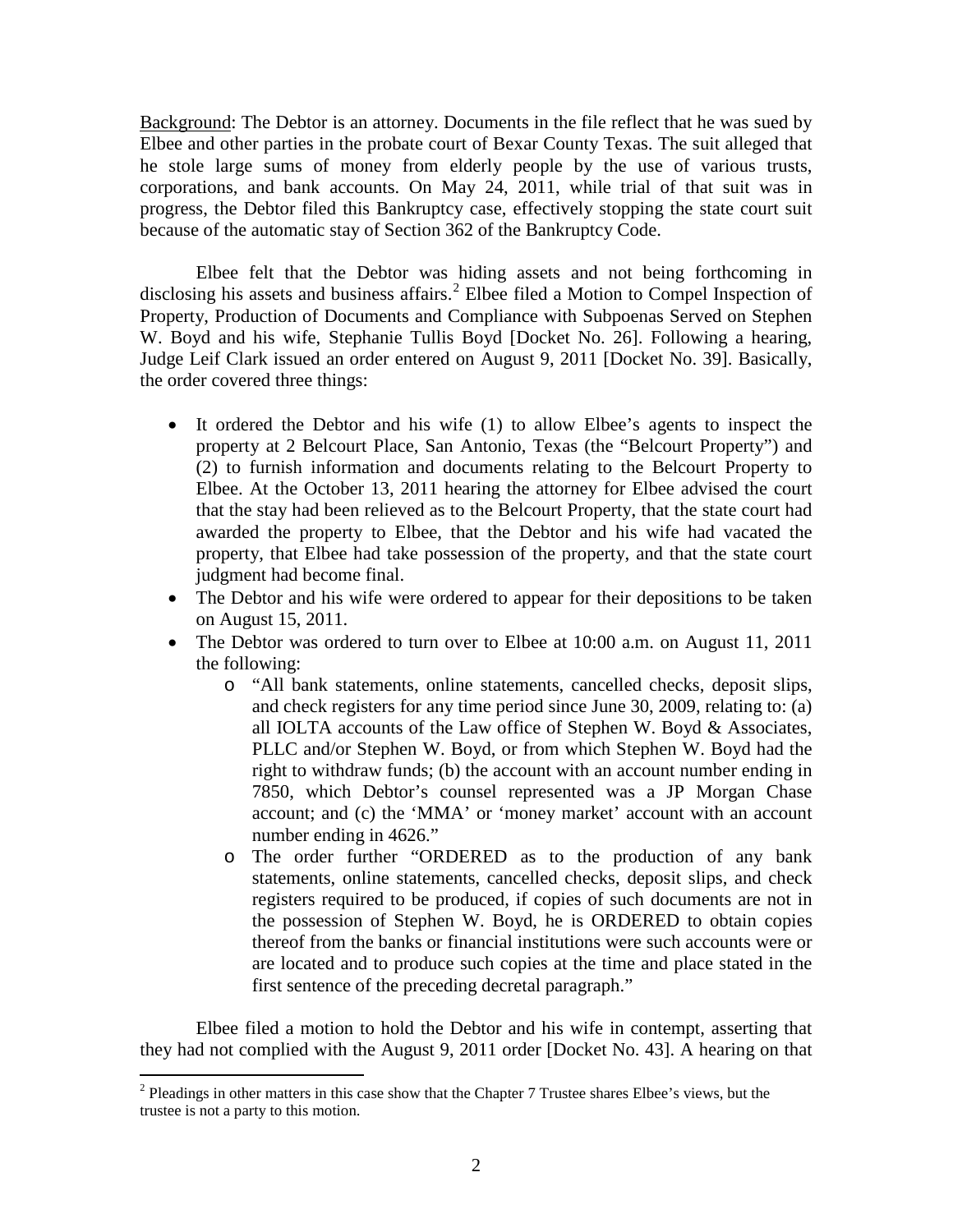motion was held on August 25, 2011 and on September 1, 2011 Judge H. Christopher Mott issued an order granting that motion [Document No. 59]. The order found the Debtor and his wife in civil contempt for failing to comply with the August 9, 2011 order in various ways including: (1) failing to appear for their depositions on August 15, 2011 and (2) failing to produce the financial records required to be produced. Among other things the court ordered:

- "The Court reaffirms the first paragraph of page 4 of the August 9, 2011 Order and ORDERS that Stephen W. Boyd, as to the production of any bank statements, online statements, cancelled checks, deposit slips, and check registers required to be produced under the Courts August 9, 2011 Order, that if such documents are not in the possession of Stephen W. Boyd, he is ORDERED to obtain copies thereof from the banks or financial institutions where such account were or are located and to produce such copies on September 26, 2011 at 10:00 a.m. at the offices of S. Mark Murray at 2818 Nacogdoches Rd., San Antonio, Texas."
- "The Court further ORDERS that Stephen W. Boyd obtain from Frost Bank, J.P. Morgan Chase Bank, CitiBank and any other bank holding accounts from which Stephen W. Boyd has had the right to withdraw funds or on which Stephen W. Boyd was a signatory, from June 30, 2009 to present, a list of all such accounts, and he shall produce the lists obtained from the banks, together with any bank statements, online statements, cancelled checks, deposit slips and check registers respecting such accounts at the time and place set forth in the preceding paragraph. It is ORDERED that Stephen W. Boyd shall provide the banks with his social security number and his law firm tax ID number in order to facilitate the banks search for responsive bank accounts."
- The court ordered the Debtor and Stephanie Tullis Boyd to appear for depositions on October 3, 2011.
- The court awarded \$5,000 in attorney's fees to Elbee which the Debtor and his wife were to pay by September 26, 2011
- "The Court ORDERS that should Stephen W. Boyd and/or Stephanie Tullis Boyd fail to fully and completely comply with this Order and to also appear for their depositions as Ordered, the Elbee Investment, Inc.'s Objection to Debtor's Exemptions shall be in all respects granted."

Evidence at the October 13, 2011 hearing: Apparently the Debtor and his wife paid the \$5,000 specified in the September 1, 2011 order and gave their depositions as required by that order. The Debtor delivered to Elbee statements on a number of bank accounts, some of which were mentioned during the hearing. The bank account statements showed numerous transfers into and out of the numerous accounts. Those transfers were identified only by the last four digits of the other accounts. When asked to identify the other accounts, the Debtor could not do so.

In getting statements from banks, the Debtor followed the letter of the prior orders in that he only asked the bank to search accounts that were associated with his social security number or his law firm tax identification number. He did not furnish the banks with the tax identification numbers of the various trusts and corporations which he controls, and thus on accounts which he controls and has signature authority. The orders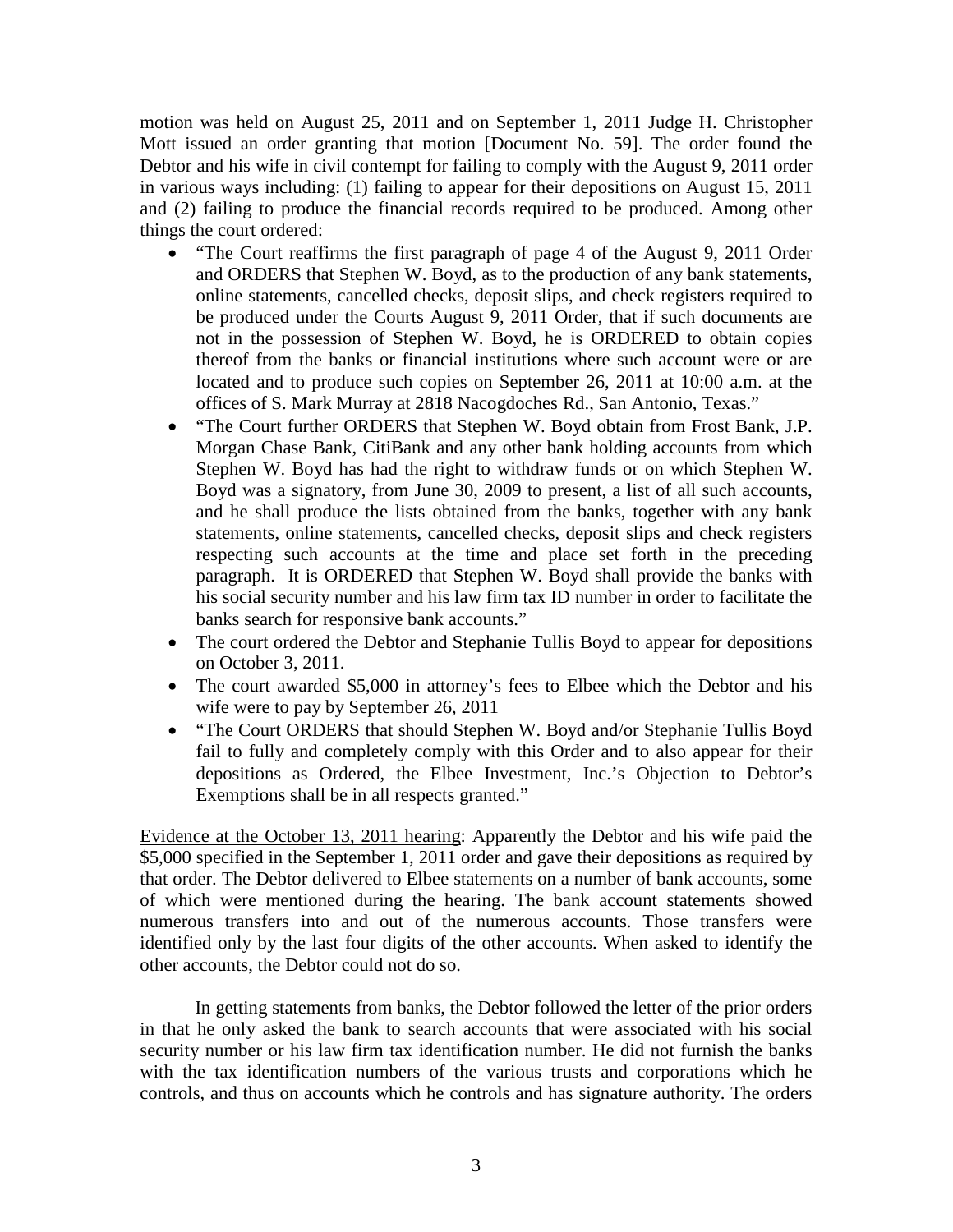required him to furnish information on all accounts over which he had signature authority. He did not do so.

During his deposition, the Debtor mentioned another account on which he has signature authority, but for which he did not furnish information.

The Debtor's bookkeeper, Robert Broberg, died on June 28, 2011. His estate is being handled by attorney Larry Shallcross, who testified at this hearing. Mr. Broberg kept the Debtor's records on two personal laptop computers. The material was password protected and it took about a month after Mr. Broberg's death before Mr. Shallcross had access to the Debtor's information from the computers. Among that information was the Debtor's check register. The Debtor understood that a copy of the check register had been given to the Chapter 7 Trustee, so he made no attempt to secure a copy to give to Elbee, in spite of two direct orders from this court to furnish his check registers to Elbee.

Although he has continued an active law practice, the Debtor gave no indication that he has secured another bookkeeper after Mr. Broberg's death. In testimony at the October 13 hearing, the Debtor stated he would have to put together information for his tax return at the end of the year. He stated he could remember the transactions when compiling that information. However at the hearing, he gave information about deposits which was different from the information he had given during his deposition.

The Debtor testified he had not kept a check register since Mr. Broberg died, but during his deposition he admitted he had a check register. He did not turn that check register over to Elbee.

In spite of being ordered to do so, the Debtor did not furnish deposit slips or any other information about the various transactions in his bank accounts to Elbee. Although having the bank statements is of some assistance in learning about the Debtor's financial affairs, the check registers, deposit slips, and other documents are necessary to trace the Debtor's financial affairs. His bank statements reflect almost daily transfers of funds among his myriad bank accounts; all without any explanation.

The Debtor has not furnished information about all of the corporate, trust and other accounts over which he has signatory powers.

Conclusion: The Debtor's position seems to be: "If you find it, I will tell you as little as I can about it and I certainly will not tell you about anything you have not found." He also seems to have a convenient loss of memory. The court has the firm conviction that the Debtor continues to do his best to evade the orders of this court and to hide his assets from the trustee and his creditors.

The court therefore finds the Debtor in civil contempt of this court. The September 1, 2011 order stated that if the Debtor should "fail to fully and completely comply with this Order . . . that Elbee Investment, Inc.'s Objection to Debtor's Exemptions shall be in all respects granted."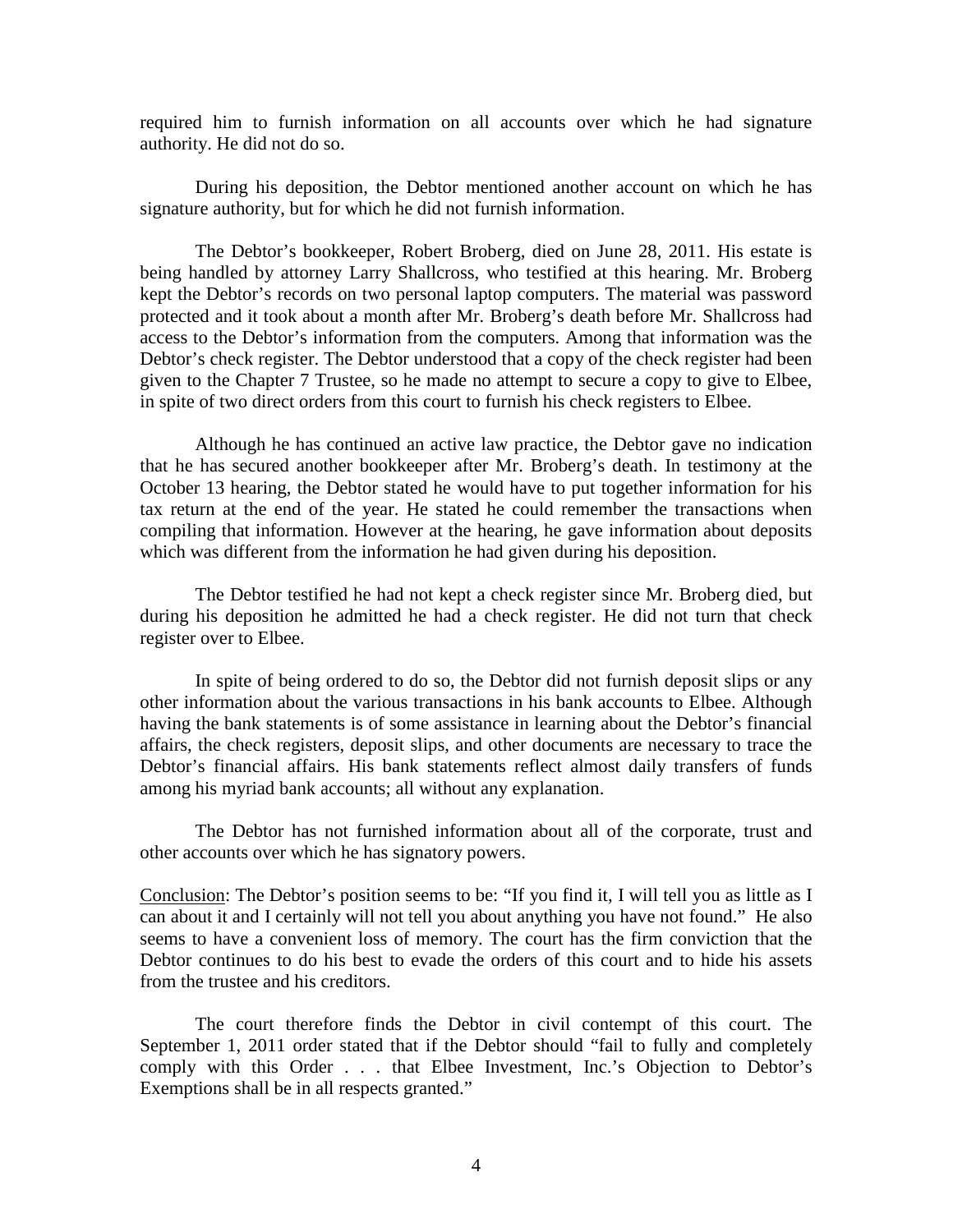Elbee's Objection to Debtor's Exemptions [Docket No. 21] was filed July 5, 2011. The Debtor filed an amended Schedule C - Property Claimed as Exempt on September 25, 2011 [Docket No. 81], which had the effect of replacing his prior claim of exemptions. The prayer in Elbee's Objections to Exemptions reads:

"Elbee Investments, Inc. respectfully requests that the Court deny Debtor's homestead exemption claim in the Belcourt property and deny the exemptions for any personal property purchased with funds wrongfully obtained from Elbee Investments, Inc."

The Debtor claimed as exempt the house and lot at 2 Belcourt Place, San Antonio, Texas, which he valued at \$930,080.00. With respect to this property, the Schedule C states: "Cause No. 2009-PC-2661-a Emma Block, et al vs. Stephen Boyd, et al. Motion for Summary Judgment Disputed by Debtor and Final Order is not signed." At the October 14, 2011 hearing Elbee's attorney advised the court that the automatic stay had been lifted as to this property and the state court had awarded title to Elbee. The Debtor appealed that judgment, but Elbee has recently learned that the Debtor withdrew the appeal. The Debtor and his wife have moved out of the property. The court denies any clam of homestead which the Debtor might have in this property.

In the September 25, 2011 Schedule C, the Debtor claimed as exempt the following personal property:

- "household goods and furnishings (total value of \$22,700 some items are community property of Debtor and his spouse)." The Debtor valued his portion at \$13,950.00.
- "paintings, prints, American Indian art (including rugs and trinkets) and old maps." The Debtor valued these items at \$11,000.00.
- "wearing apparel" valued at \$1,100.00. At the October 13, 2011 hearing Elbee's attorney waived any claim to wearing apparel.
- "jewelry (including a wedding band and a watch)" valued at \$2,500.
- "two firearms (Winchester 12 GA. Shotgun and 32 Cal. Sig Sauer pistol)" valued at \$400.00.
- "3 Cannon cameras and related equipment" valued at \$1,750.00.

The Debtor's claim of exemption to all of the foregoing personal property (excluding the wearing apparel) is denied as to any personal property purchased with funds wrongfully obtained from Elbee.

By separate order, this court has abstained from hearing the matters which were in litigation in the probate court in Bexar County, Texas at the time of the filing of the Debtor's bankruptcy case. Consequently, the matter of determining which items of personal property were purchased with funds wrongfully obtained from Elbee will be determined by that court and the turnover of those items of personal property to Elbee will be enforced by that court.

The court will separately issue an appropriate order.